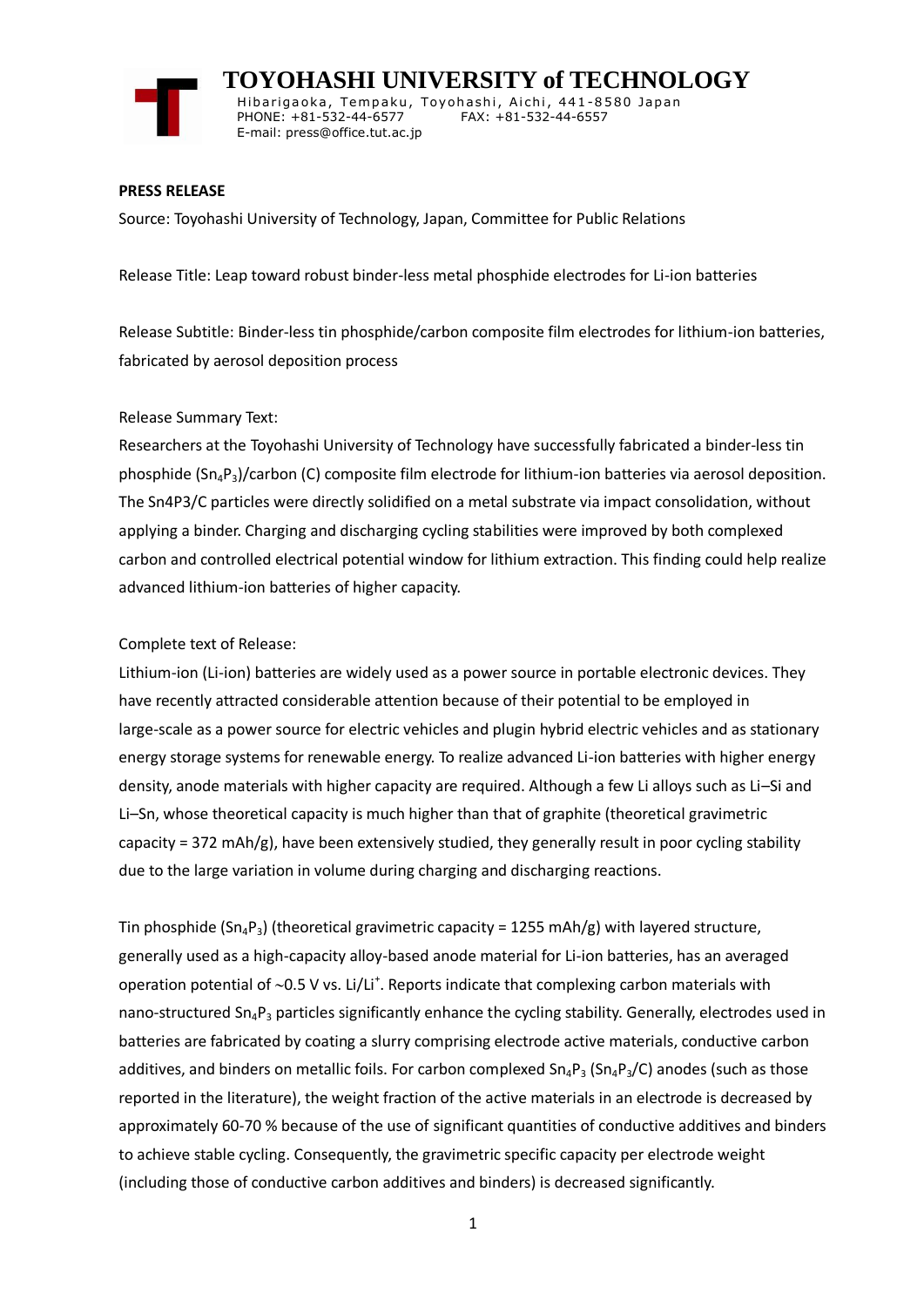# **TOYOHASHI UNIVERSITY of TECHNOLOGY**

Hibarigaoka, Tempaku, Toyohashi, Aichi, 441-8580 Japan PHONE: +81-532-44-6577 FAX: +81-532-44-6557 E-mail: press@office.tut.ac.jp

Researchers at the Department of Electrical and Electronic Information Engineering, Toyohashi University of Technology, have successfully fabricated a binder-less  $Sn_4P_3/C$  composite film electrode for Li-ion battery anodes via aerosol deposition (AD). In this process, the  $Sn_4P_3$  particles are complexed with acetylene black using simple ball-milling method; the obtained  $Sn_4P_3/C$  particles are then directly solidified on a metal substrate via impact consolidation without adding any other conductive additives or binders. This method enables enhancement of the fraction of  $Sn_4P_3$  in the composite to above 80%. Furthermore, structural change of the composite electrode is reduced and cycling stability is improved for both complexed carbon and controlled electrical potential window for lithium extraction reaction. The Sn4P3/C composite film fabricated by the AD process maintains gravimetric capacities of approximately 730 mAh g<sup>-1</sup>, 500 mAh g<sup>-1</sup>, and 400 mAh g<sup>-1</sup> at 100<sup>th</sup>, 200<sup>th</sup>, and 400<sup>th</sup> cycles, respectively.

The first author Toki Moritaka is quoted as saying, "Although optimizing the deposition conditions was difficult, useful information on enhancement of cycling stability of the  $Sn_4P_3/C$  composite film electrode fabricated by the AD process was obtained. The complexed carbon functions not only as a buffer to suppress the collapse of electrodes caused by the large variation in volume of  $Sn_4P_3$ , but also as an electronic conduction path among the atomized active material particles in the composite."

"This process is an effective means to increase the capacity value per electrode weight. We believe there is scope for improvement of the electrochemical performance by the size and content of the carbon in  $Sn_4P_3/C$  used in composite film fabrication by the AD process. We are now trying to optimize the complexed carbon content and increase the composite film thickness," quotes Associate Professor Ryoji Inada.

The findings of this study may contribute to the realization of advanced Li-ion batteries of higher capacity. Moreover, because not only Li but Na can also be stored in and extracted from  $Sn_4P_3$  by similar alloying and dealloying reactions, the  $Sn_4P_3$  electrode can be employed in next-generation Na-ion batteries at much lower costs.

## Funding agency:

This work was partly supported by Grant-in-Aids for Scientific Research (Grant No. 16K06218 and 16KK0127) from the Japan Society for the Promotion of Science (JSPS).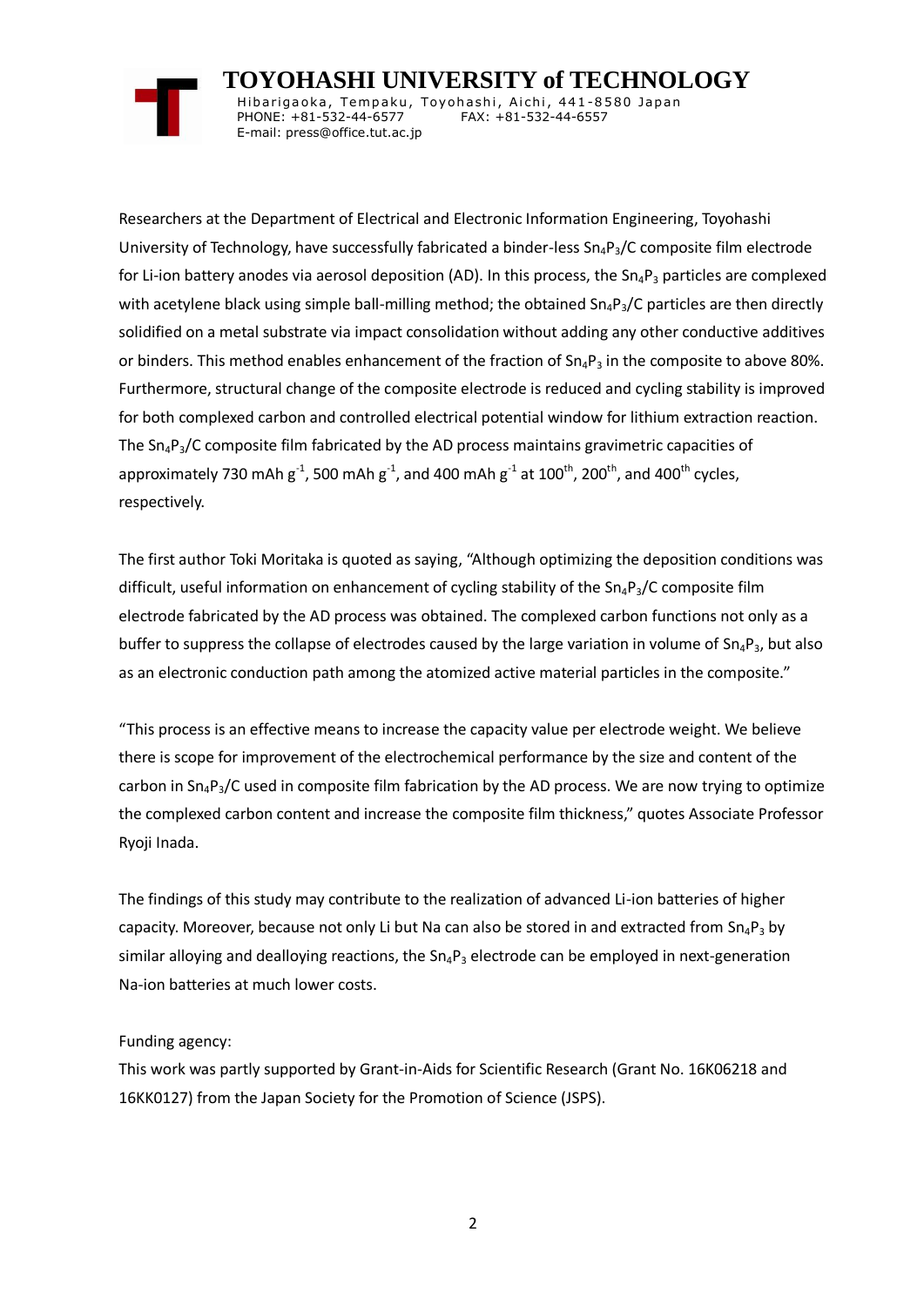

 **TOYOHASHI UNIVERSITY of TECHNOLOGY** Hibarigaoka, Tempaku, Toyohashi, Aichi, 441-8580 Japan PHONE: +81-532-44-6577 FAX: +81-532-44-6557 E-mail: press@office.tut.ac.jp

Reference:

Toki Moritaka, Yuh Yamashita, Tomohiro Tojo. Ryoji Inada, Yoji Sakurai (2019). Characterization of Sn4P3–Carbon Composite Films for Lithium-Ion Battery Anode Fabricated by Aerosol Deposition: Nanomaterials, 9(7), 1032.10.3390/nano9071032

Further information

Toyohashi University of Technology 1-1 Hibarigaoka, Tempaku, Toyohashi, Aichi Prefecture, 441-8580, JAPAN Inquiries: Committee for Public Relations E-mail: [press@office.tut.ac.jp](mailto:press@office.tut.ac.jp)

Toyohashi University of Technology founded in 1976 as a National University of Japan is a research institute in the fields of mechanical engineering, advanced electronics, information sciences, life sciences, and architecture.

Website[: https://www.tut.ac.jp/english/](https://www.tut.ac.jp/english/)





Caption: Scanning electron microscope (SEM) images of Sn<sub>4</sub>P<sub>3</sub>/C composite particles (1<sup>st</sup> row:1<sup>st</sup> image), and surface of  $Sn_4P_3/C$  composite film fabricated by the AD process (1<sup>st</sup> row:3<sup>rd</sup> image). Corresponding elementary distributions for Sn, P, and C are also shown.